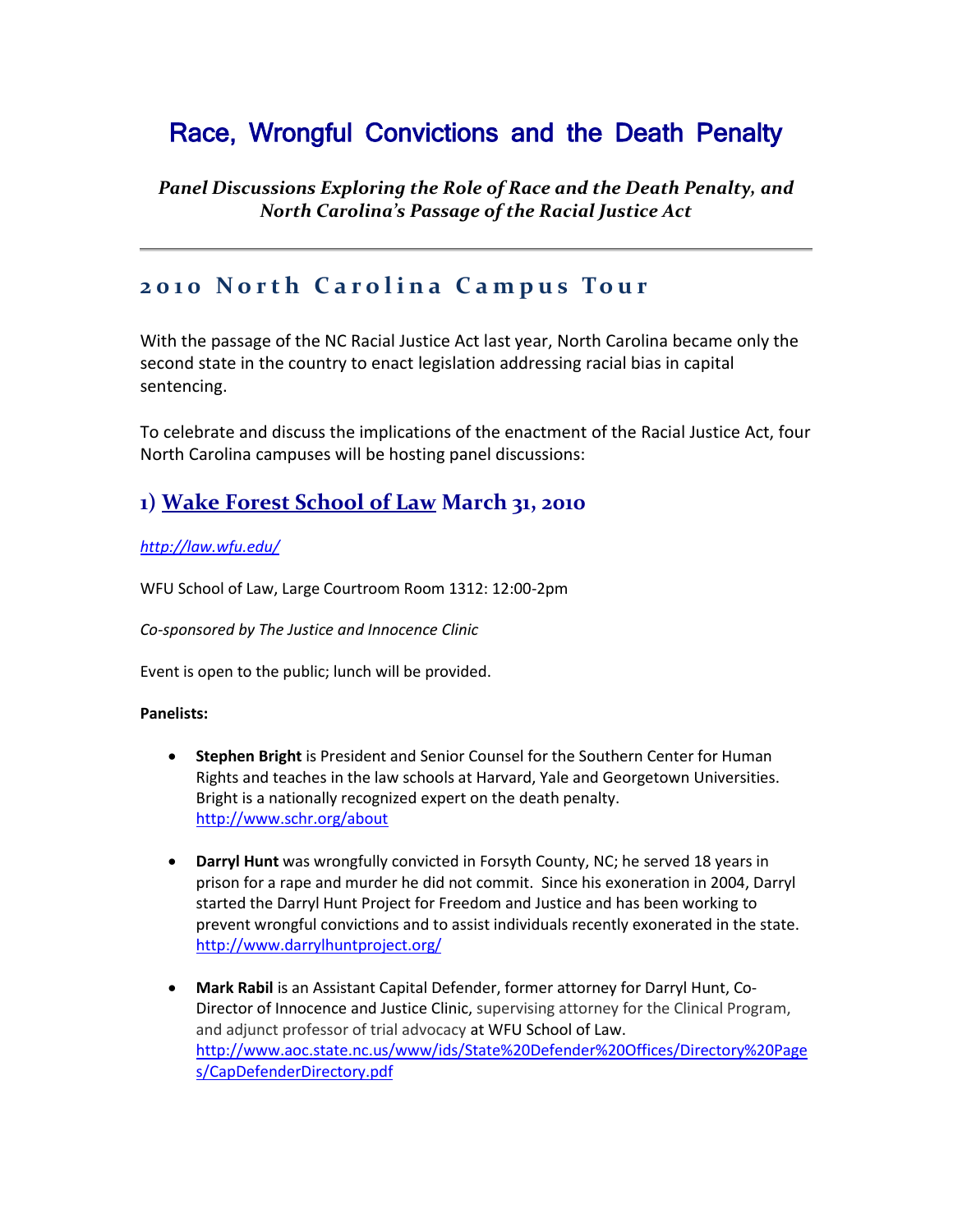**Forsyth County, NC Representatives Larry Womble and Earline Parmon** were primary sponsors for the Racial Justice Act in 2007 and 2009. Representatives Womble and Parmon were tireless advocates for RJA who frequently spoke in support of RJA before the Legislative Black Caucus, the NC House, the NC Senate and the media. [http://www.ncleg.net/gascripts/members/viewMember.pl?sChamber=House&nUserID](http://www.ncleg.net/gascripts/members/viewMember.pl?sChamber=House&nUserID=107)  $=107$ [http://www.ncleg.net/gascripts/members/viewMember.pl?sChamber=House&nUserID](http://www.ncleg.net/gascripts/members/viewMember.pl?sChamber=House&nUserID=402)  $=402$ 

## **2) UNC Chapel Hill April 7, 2010**

#### <http://www.unc.edu/>

Location: Sonja Haynes Stones Center for Black Culture and History: 6-8pm <http://sonjahaynesstonectr.unc.edu/>

*Co –sponsored by UNC Department. of Political Science and African and Afro-American Studies*

#### **Panelists:**

 **Dr. Frank Baumgartner** is the UNC-CH Richard J. Richardson Distinguished Professor of Political Science and author of "The Decline of the Death Penalty and the Discovery of Innocence." (Cambridge University Press, 2008, with Suzanna De Boef and Amber E. Boydstun)

<http://www.unc.edu/~fbaum/>

- **Dr. Isaac Unah** is an Associate Professor of Political Science at UNC-CH and co-author with UNC School of Law Dean Jack Boger of a 2001 study on race and the death penalty in NC, as well as several related papers on race and capital punishment. [http://www.unc.edu/depts/polisci/faculty\\_pages/unah.html](http://www.unc.edu/depts/polisci/faculty_pages/unah.html)
- **Edward Chapman** was exonerated from North Carolina's death row in 2007 after serving 15 years in prison for crimes he did not commit. <http://www.mountainx.com/news/2008/052108sprung>
- **Jennifer Thompson Cannino** is the co-author of *Picking Cotton*. Ms. Cannino is a rape survivor who falsely identified Ronald Cotton as her rapist in 1984. Cotton was later cleared by DNA, and Cannino has since devoted herself to the reform of our criminal justice system and to teaching on forgiveness. Cannino serves on the NC Actual Innocence Commission, is a member of the advisory committee for Active Voices, and is a member of the Constitution Project and Mothers for Justice.

\***Picking Cotton** is the 2010 Summer Reading for incoming UNC Students: <http://www.pickingcottonbook.com/home.html>

## **3) Fayetteville State University April 8, 2010**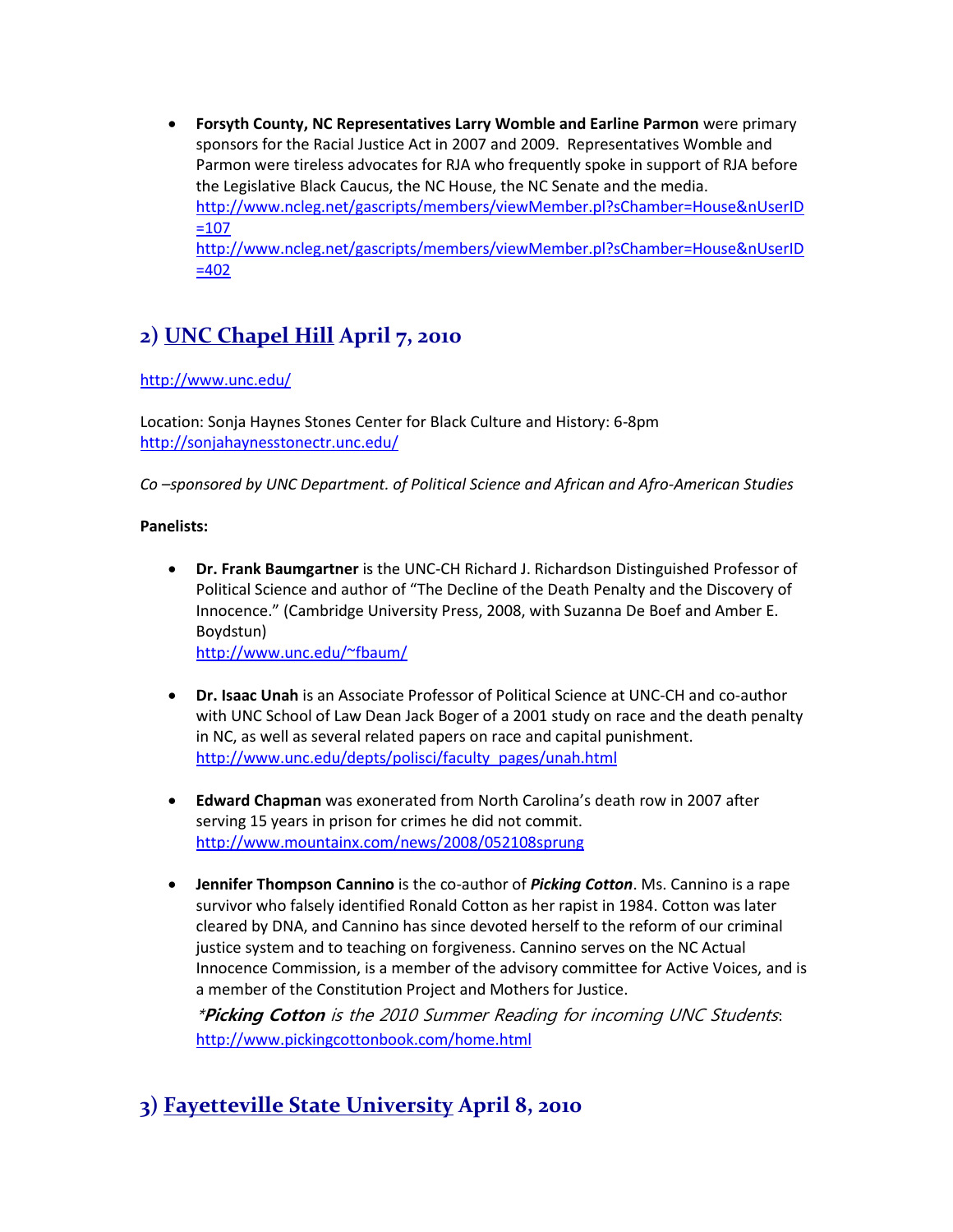<http://www.uncfsu.edu/>

Seabrook Auditorium: 2-4pm <http://www.uncfsu.edu/seabrook/>

*Co-sponsored by FSU Department of Criminal Justice*

#### **Panelists:**

• **Cumberland County, NC Representative Rick Glazier** was a co-sponsor and strong advocate for the passage of the Racial Justice Act in the NC House; Rep. Glazier is also adjunct faculty for FSU's Criminal Justice Department and at Campbell University School of Law

[http://www.ncleg.net/gascripts/members/viewMember.pl?sChamber=House&nUserID](http://www.ncleg.net/gascripts/members/viewMember.pl?sChamber=House&nUserID=317) [=317](http://www.ncleg.net/gascripts/members/viewMember.pl?sChamber=House&nUserID=317)

• **Mary Ann Tally** is a partner in the law firm of Tally & Tally in Fayetteville. In addition to formerly serving as Director of the Trial Assistance Unit at NC's Center for Death Penalty Litigation, Ms. Tally was also the Cumberland County Public Defender and continues to serve on the NC Indigent Services Commission in a pro-bono capacity. Ms. Tally is currently running for Superior Court Judge in Cumberland County Superior Court District 12C.

[http://www.tallyandtally.com/DynamicAttorneys.shtml?wldpid=2877968\\_1&mailpagen](http://www.tallyandtally.com/DynamicAttorneys.shtml?wldpid=2877968_1&mailpagename=ObfuscatedForm&p=yes) [ame=ObfuscatedForm&p=yes](http://www.tallyandtally.com/DynamicAttorneys.shtml?wldpid=2877968_1&mailpagename=ObfuscatedForm&p=yes)

• **Darryl Hunt** was wrongfully convicted in Forsyth County, NC; he served 18 years in prison for a rape and murder he did not commit. After his exoneration in 2004, Darryl started the Darryl Hunt Project for Freedom and Justice and has been working to prevent wrongful convictions and to assist individuals recently exonerated in the state. <http://www.darrylhuntproject.org/>

## **4) NC A&T April 16, 2010**

<http://www.ncat.edu/>

Room 123 Gibbs Hall: 4-6pm

*Co-sponsored by NC A&T Criminal Justice Program and Political Science Department*

#### **Panelists:**

 **Guilford County, NC Representative Alma Adams** was a co-sponsor and strong advocate for the passage of the Racial Justice Act in Legislative Black Caucus and the NC